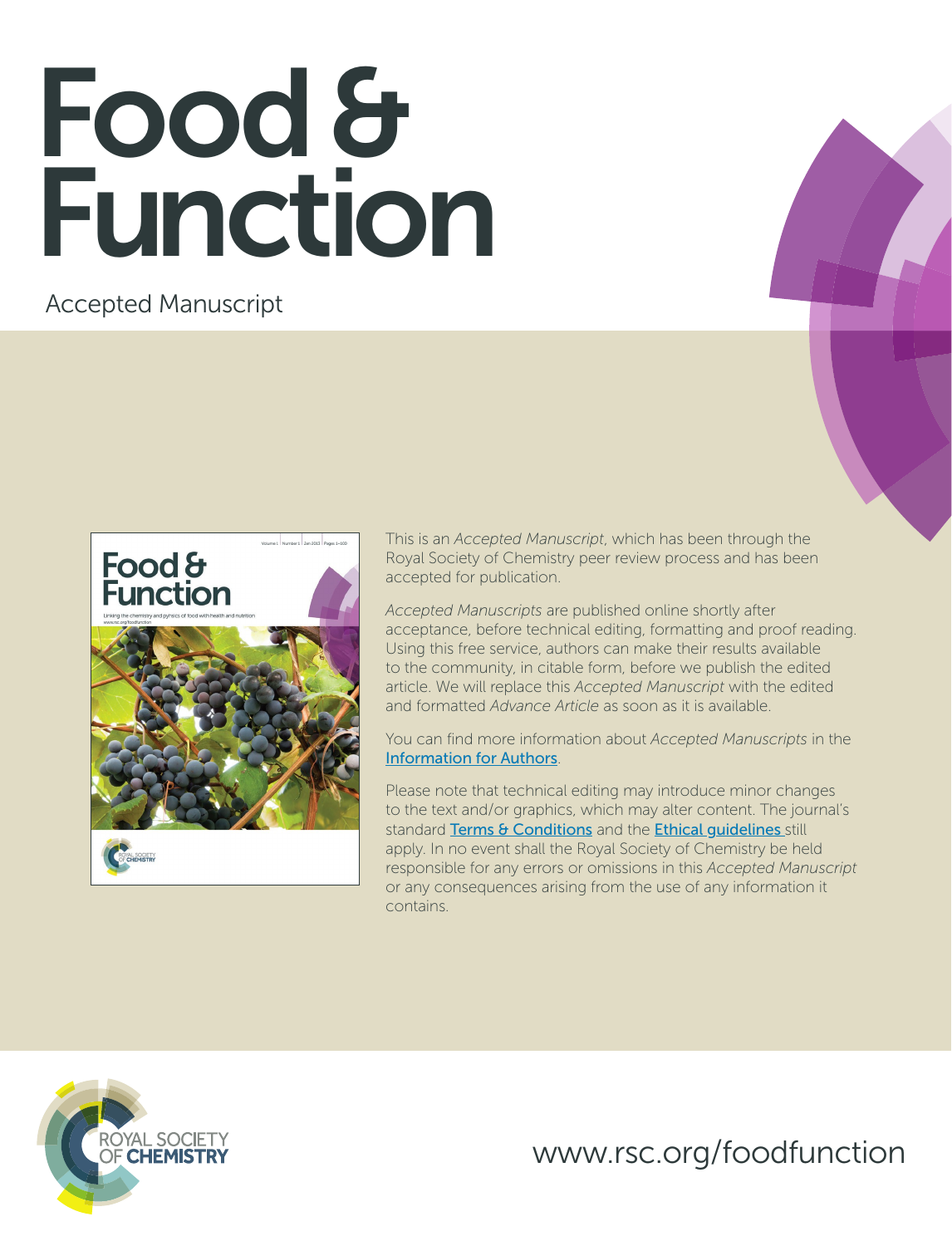# **Journal Name**

# ARTICLE

Received 00th January 20xx, Accepted 00th January 20xx

DOI: 10.1039/x0xx00000x

**www.rsc.org/**

# **Towards an Integrated Understanding of the Therapeutic Utility of Exclusive Enteral Nutrition in the Treatment of Crohn's Disease**

Páraic Ó Cuív<sup>a</sup>\*, Jakob Begun<sup>b,c,d</sup>, Simon Keely<sup>e,f</sup>, Peter J. Lewindon<sup>g</sup> and Mark Morrison<sup>a</sup>

Crohn's disease (CD) is a chronic disease characterized by episodic and disabling inflammation of the gastrointestinal tract in genetically susceptible individuals. The incidence and prevalence of CD is rising rapidly across the world emphasising that disease risk is also influenced by environmental and lifestyle factors, as well as the microbial community resident in the gut. Childhood-onset CD is associated with an aggressive disease course that can adversely impact patient growth and development. There is no cure for CD however new onset and recurrent cases of paediatric CD are often responsive to exclusive enteral nutrition (EEN) treatment. EEN treatment involves the exclusive consumption of an elemental or polymeric formula for several weeks and it is well established as a primary intervention. EEN treatments typically achieve remission rates of over 80% and importantly they are associated with a high rate of mucosal healing, far superior to steroids and which is prognostic of improved long-term health outcomes. Furthermore, they are safe, have few side effects, and improve nutritional status and linear growth. Surprisingly, despite the utility of EEN our understanding of the host-microbe-diet interactions that underpin clinical remission and mucosal healing are limited. Here, we review the current state of knowledge and propose that the induction of autophagy, in addition to modulation of the microbiota and coordinated effects on inflammation and epithelial cell biology, may be critical for the therapeutic effects associated with EEN. A better understanding of EEN treatment will provide new opportunities to restore gut homeostasis and prolong periods of remission, as well as provide new insights into the factors that trigger and perhaps prevent CD.

### **Introduction**

The incidence and prevalence of Crohn's disease (CD) has increased steadily over the past several decades in the developed world (e.g. North America, Europe and Australia).<sup>1</sup> CD was also once considered rare throughout Asia but has shown a rising incidence and prevalence during the last two decades, $1/2$  and is increasingly common in Asian migrants to Western countries.<sup>1, 3</sup> As expected CD is associated with significant economic and socioeconomic costs with up to US\$15.5 billion, EUR€16.7 billion and AU\$1.1 billion spent per annum in the United States, Europe and Australia respectively.<sup>4, 5</sup>

There is no cure for CD and the current therapeutic strategies aim to decrease the frequency and severity of inflammatory episodes in an effort to prevent progression of bowel damage and avoid disabling disease with need for surgery. A variety of treatments are used for the clinical management of CD but these are often only partially effective and associated with undesirable side-effects. In addition, the more effective biologic therapies (e.g. anti-TNF $\alpha$ ) factors) are expensive. Long term treatment typically involves surgical intervention and over 70% of CD patients will require at least one surgical intervention during their lifetime, with 39% requiring additional surgery.<sup>6</sup> Better preventative and therapeutic interventions are urgently needed to improve patient quality of life, reduce surgery and restrain the individual and public health costs associated with these diseases.

### **Pathobiology of Paediatric CD**

The incidence of CD is characterised by a bimodal distribution with an initial peak in early adulthood (*circa* 14-30 years) and a second peak occurring later in life (*circa* 60-80 years).<sup>7</sup> CD is characterised by discontinuous transmural lesions that can affect anywhere along the length of the gastrointestinal tract from mouth to anus, although it most commonly affects the terminal ileum and/or proximal colon.<sup>8</sup> Up to 20% of patients are diagnosed with paediatric CD<sup>9</sup> and early onset CD (<17 years) is associated with more extensive disease affecting multiple gastrointestinal sites and with more aggressive impact on growth and nutrition.<sup>10-12</sup> Children with onset of CD before 6 years of age typically present with colonic disease in contrast to ileocolonic disease in older children<sup>10</sup> and



*a.The University of Queensland Diamantina Institute, The University of Queensland, Translational Research Institute, Brisbane, QLD 4102, Australia.*

*b.Mater Research Institute – The University of Queensland, Brisbane, QLD 4102, Australia.*

*c. School of Medicine, The University of Queensland, Brisbane, QLD 4102, Australia.*

*d.Department of Gastroenterology, Mater Health Services, Brisbane, Australia.*

*e. School of Biomedical Science and Pharmacy, The University of Newcastle,* 

*University Drive, Callaghan, NSW 2308, Australia*

*f. Hunter Medical Research Institute, New Lambton Heights, NSW 2305, Australia*

*g.The University of Queensland, Department of Paediatrics and Child Health, Lady Cilento Children's Hospital, QLD 4101, Australia*

<sup>+61 7 3443 6935,</sup> E-mail: p.ocuiv@uq.edu.au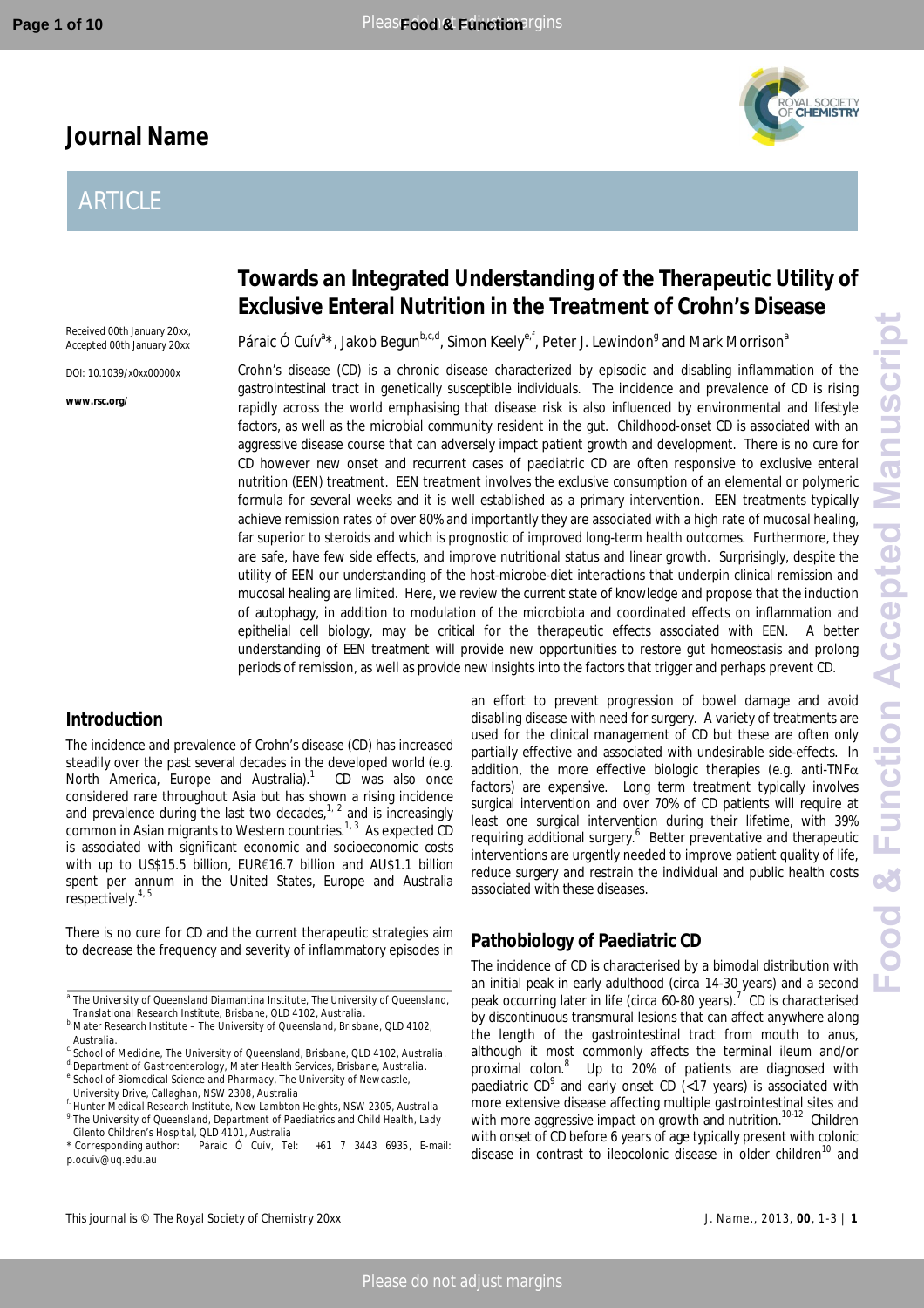### **ARTICLE Journal Name**

differentiation from other causes of immune deficiency and immune dysregulation, including monogenic disorders, is more challenging. CD is underpinned by defects in critical host functions including in innate and adaptive immunity, autophagy and gut barrier function and genome wide association studies have currently identified no fewer than 140 individual host genetic susceptibility loci.<sup>13, 14</sup> To date, no single susceptibility locus has been identified that is shared amongst all CD subjects although an increased genetic burden is associated with an earlier age of diagnosis and ileal involvement.<sup>15</sup> Furthermore, *nod2* susceptibility alleles are common in CD patients in European populations and are also associated with an earlier age of onset and ileal disease in Caucasians.<sup>16</sup> Nod2 is required for autophagy-mediated intracellular bacterial clearance and the risk of disease increases with the possession of additional *nod2* risk alleles.<sup>17</sup> However, the known CD susceptibility loci only explain 13.6% of the variance in disease risk, suggesting genetic susceptibility is necessary but not sufficient for disease to develop, and it is now widely accepted that incidence and prevalence are also influenced by environmental (e.g. breastfeeding, appendectomy) factors and lifestyle (e.g. smoking,<br>diet) shoises <sup>18, 19</sup> diet) choices.

Recent studies have revealed the host genotype plays a key role in modulating the microbial community resident in the gut (i.e. gut microbiota).<sup>20, 21</sup> Intriguingly, some of the genetic loci affecting bacterial colonisation overlap known CD susceptibility loci suggesting gut bacteria can drive disease in a host genotype specific manner. Indeed it is now accepted that the gut microbiota contribute to the pathogenesis of CD (Figure 1). First, germ free animal models of CD are protected from disease and the transfer of disease-associated but not healthy microbiota to TNFΔARE mice that develop a spontaneous CD-like transmural ileitis result in the rapid onset of disease, revealing microbiota can be transferred to a susceptible host and initiate disease.<sup>22</sup> Second, the microbiota varies between healthy and CD subjects<sup>3, 23</sup> and the microbiota undergo dramatic structural changes coincident with the onset of active disease.<sup>23, 24</sup> Finally, disease is responsive to antibiotics and diversion of the faecal stream<sup>25</sup> and faecal microbiota transfers also offer promise for successful treatment of CD.<sup>26</sup> Although these studies emphasize that the gut microbiota plays an integral role in the aetiology and treatment of CD, the host-microbe interaction(s) that influence disease risk in genetically susceptible individuals, and how they might be ameliorated, remain largely unknown.



Figure 1. CD is underpinned by host genetic susceptibilities, environmental factors, lifestyle choices and the gut microbiota.

### **Nutritional Treatment of Paediatric CD**

Up to 85% of paediatric CD subjects are affected by chronic malnutrition and stunting due to reductions in appetite, intake, impaired nutrient absorption and increased caloric demand driven by chronic inflammation.<sup>27</sup> The treatment and management of paediatric CD is thus associated with additional challenges as this coincides with important growth and developmental events. Immunosuppressive corticosteroids are widely used to alleviate inflammation in adult CD however their use for paediatric CD is diminishing as they are complicated by further impairment of growth, bone health and development.<sup>28, 29</sup> Moreover, corticosteroids fail to address the mucosal damage which is the corrected productor of longer term complications  $30$ ,  $31$  Instead greatest predictor of longer term complications.<sup>3</sup> Instead, nutritional restitution and mucosal healing via enteral feeding has become accepted as an effective strategy for children with CD. Enteral feeding describes the consumption of a nutritionally replete liquid diet (formula) either orally or via nasogastric tube depending on patient choice and clinical status. It is well recognised that exclusive enteral nutrition (EEN) can induce clinical remission in over 80% of newly-diagnosed CD subjects<sup>32-34</sup> and in the absence of other therapies.<sup>35-37</sup> EEN also restores adequate nutritional intake and status with improvements in linear growth, bone health and lean mass accumulation in children with CD.<sup>38, 39</sup> Indeed, the antiinflammatory and growth-stimulating effects of enteral feeding precede nutritional restitution.<sup>40</sup> While EEN was originally studied in the context of ileal disease it has been shown that disease location does not influence remission in CD. **37, 41** Importantly, EEN treatment has few side-effects, is broadly comparable to corticosteroids in inducing remission $42, 43$  and is superior to corticosteroids in its ability to induce mucosal healing and improve future outcomes.44-47

EEN formulae typically comprise macronutrients including amino acids or protein hydrolysates, fatty acids and simple carbohydrates along with micronutrients including vitamins and dietary elements. Proteins, fats and carbohydrates are mainly absorbed in the duodenum and jejunum implying that little of the EEN derived substrate reach the ileum and colon. The formulae are classified on the basis of their amino acid content with those containing free amino acids referred to as elemental, those containing peptides referred to as semi-elemental and those containing whole proteins referred to as polymeric. Different formulations have been widely used that vary in the composition and/or form of amino acids, carbohydrates and fatty acids for the treatment of CD and maintenance of remission. However, elemental and polymeric diets do not differ in their ability to induce<sup>48</sup> or maintain<sup>49</sup> remission but polymeric diet is more palatable and therefore superior for compliance.<sup>50</sup> EEN is now recommended by multiple guidelines as a primary therapy in children with CD and it is also an effective treatment for adult CD although studies are confounded by lower adult compliance.<sup>51, 52</sup>

Enteral nutrition therapy is typically used to induce remission but has also been used to maintain remission alone<sup>53</sup> or in combination with other treatments including thiopurines, aminosalicylates and anti-TNF $\alpha$  agents<sup>53-56</sup>. Furthermore, in a prospective study enteral nutrition was shown to reduce clinical and endoscopic recurrence at 1 year following surgical resection for  $CD^{57}$  and reduced the incidence of recurrence requiring biologic therapy at 5 years<sup>58</sup>. EEN is a safe and effective treatment for CD although its mechanism(s) of action remain(s) to be determined. Elucidating the key factors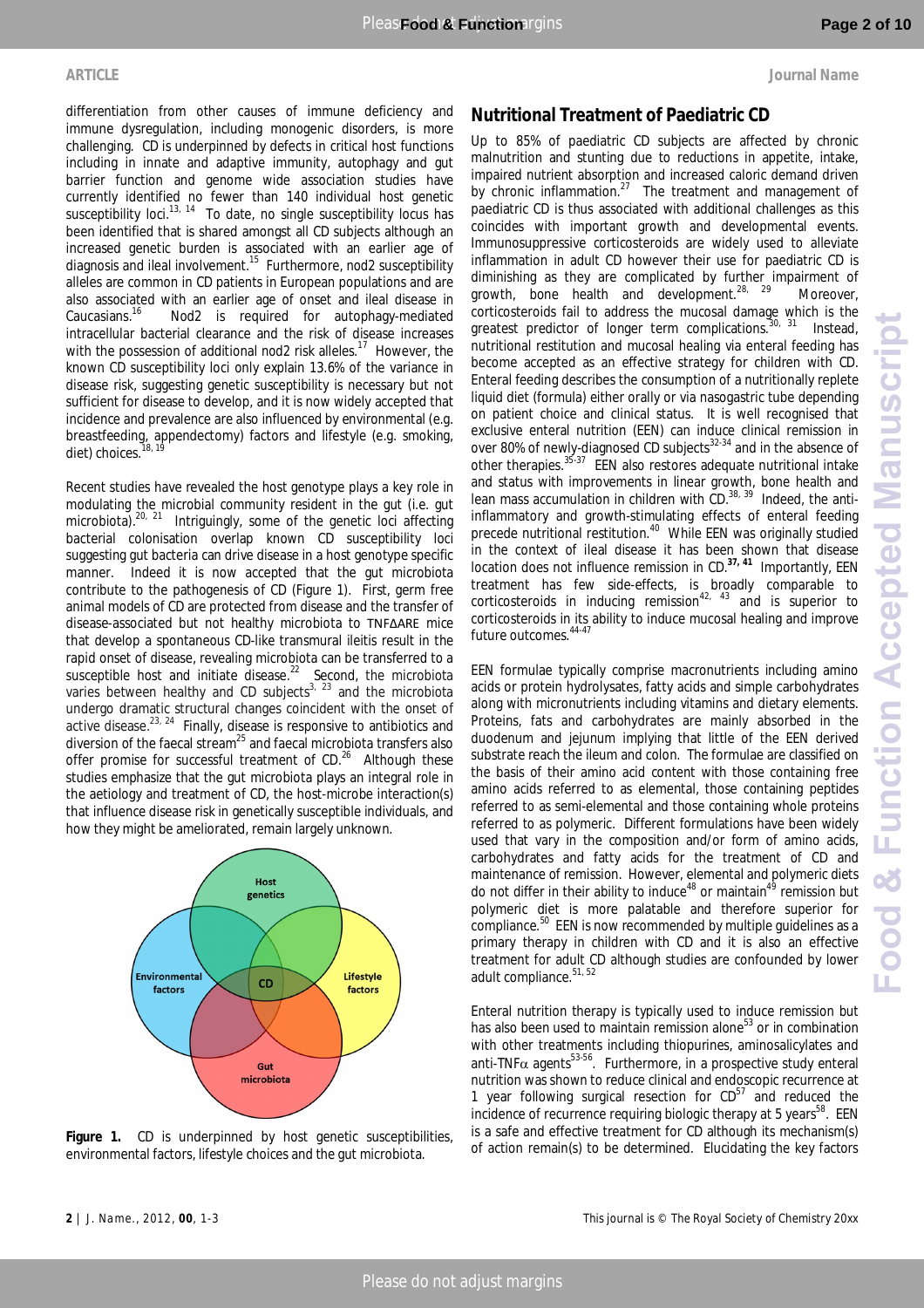### **Journal Name ARTICLE**

# **The Healthy and CD Ileocolonic Gut Microbiota**

The human gut microbiota provides a range of ecological and nutritional functions that supports the maintenance of host health and well-being. The vast majority of microbes are resistant to laboratory based cultivation and much of our knowledge of the structural diversity and functional capacity of the microbiota has been provided by culture independent phylogenetic profiling based on the 16S rRNA gene<sup>59</sup> and metagenomic approaches.<sup>60</sup> The infant gut is colonised by a diverse microbiota following birth and it assumes an adult-like conformation post weaning $61$ . The gut microbiota is characterised by significant inter-subject variability $62$ nonetheless, the healthy gut possesses a core microbiota of numerically abundant bacteria that are widely shared.<sup>59,60</sup> The core microbiota has been proposed to help maintain gut homeostasis and several beneficial core bacteria modulate the host inflammatory response and regulate the development and effector functions of different immune cell populations.63-65 Indeed, bacteria from the core gut microbiota have been proposed as "next-generation" probiotics<sup>66</sup> with the core gut bacterium *Faecalibacterium prausnitzii* specifically proposed as a probiotic for the treatment of CD.<sup>65, 66</sup>

At diagnosis, the treatment-naïve paediatric CD gut is already characterised by a state of dysbiosis with distinct structure-function changes to the microbiota that can be further exaggerated by antibiotic treatment.<sup>67-69</sup> The CD associated dysbiosis is characterised by alterations in species richness driven by reductions in the abundance of key bacterial lineages affiliated with the Bacteroidetes (*Bacteroides* spp.), Actinobacteria (*Bifidobacteria* spp.) and Firmicutes (in particular the *Clostridium leptum* and *Clostridium coccoides* subgroups) that include taxa affiliated with the core microbiota; and the expansion of lineages affiliated with the Proteobacteria and Fusobacteria. Qin *et al*., <sup>60</sup> also reported perturbations to these taxa and noted the core gut microbiota differed between healthy and CD subjects in adults. These observations have been broadly replicated internationally<sup>3</sup> indicating CD is characterized by a specific dysbiosis that may be central to the development and persistence of disease. Relatively few longitudinal studies of the structure-function changes to the CD microbiota have been reported even though such studies offer the opportunity to better dissect cause-effect relationships and in particular how the gut microbiota may contribute to remission or recurrent disease. In the most comprehensive such study to date de Cruz *et al*., <sup>23</sup> reported the reduced representation of bacteria from the core microbiota including saccharolytic bacteria affiliated with the Bacteroidetes and butyrate producing Firmicutes from the mucosa of recurrent CD patients both at the time of corrective surgery for CD and 6 months post-operatively. These observations were broadly replicated in a North American study which reported a reduction in diversity and the relative abundance of Firmicutes affiliated bacteria in subjects with recurrent CD.<sup>24</sup> These studies have revealed important differences between the healthy and CD gut that are coincident with the onset of active disease.

CD is characterised by defects in host pathways essential for maintaining host-microbe homeostasis implying that the inflammatory response is driven by a general response to the gut

### microbiota. Unexpectedly, one of the most notable observations arising from recent animal models of CD is that the ability to drive inflammation is restricted to select bacteria such as *Bacteroides vulgatus* and *Bacteroides thetaiotaomicron*. 70, 71 Similarly, CD and UC subjects are characterised by a T-cell dependent immune response that results in the production of high affinity neutralising secretory IgA directed against select inflammogenic bacteria in the microbiota.<sup>72</sup> Thus, reported alterations to the CD gut microbiota may largely reflect the contraction or expansion of particular lineages in response to changes in the gut environment. Critically, these studies suggest interventional strategies targeting specific members of the gut microbiota could be developed for CD.

## **Impact of EEN Treatment on the CD Microbiota**

The ability of microbes to persist in the gut is supported by their capacity to rapidly respond and adjust their growth rate to changing environmental conditions. The human and murine gut microbiota responds rapidly to changes in diet, and diet induced changes dominate the influence of host genetics in mice.<sup>73, 74</sup> This suggests nutrient based interventions may represent a plausible strategy to prevent and/or treat chronic gut diseases. However, despite the efficacy of EEN treatments for CD our understanding of their effects on the structure and functional activity of the gut microbiota is limited.

Remarkably, despite decreased nutrient delivery to the distal gut EEN treatment does not appear to affect the total microbial load in CD. Using quantitative real time PCR Shiga *et al*., <sup>75</sup> reported the total bacterial load in faeces was not affected following a 6 week EEN intervention although a significant reduction in the *Bacteroides fragilis* affiliated population was seen. A separate study also applied quantitative real time PCR and similarly reported that the total bacteria load was not altered during an 8 week EEN intervention although *Bacteroides/Prevotella* affiliated bacteria were significantly reduced in subjects achieving clinical remission.<sup>76</sup> The nutrient sources supporting the maintenance of microbial load in faeces during EEN treatment are largely unknown but are likely both host and microbiota derived. In contrast, numerous studies report enteral diets impact the diversity and richness of the CD microbiota. Lionetti *et al*., <sup>77</sup> reported exclusive use of EEN for 8 weeks to be associated with significant changes to the gut microbiota as assessed by temperature gradient gel electrophoresis. The children remained in remission for up to 8 months following introduction of a free diet supplemented with polymeric formula although the gut microbiota was further altered. Separately, Leach *et al.*<sup>35</sup> also reported alterations to the gut microbiota following an 8 week EEN intervention with changes to taxa affiliated with *Bacteroides/Prevotella* spp. associated with a reduction in CD activity and inflammation. The alterations were largely sustained for up to 4 months following resumption of a solid diet and stability of the *C. leptum* group that includes *F. prausnitzii* was associated with reduced CD activity and inflammation. The abundance of *F. prausnitzii* has also been reported to be reduced following an enteral diet<sup>76, 78</sup> although variations in the ability of taxonomic groupings classified as *Faecalibacterium* spp. to respond to the dietary interventions have been observed suggesting that important intraspecies variations exist that influence the ability of individual strains to colonise and persist in the CD gut.<sup>36</sup> To date relatively few studies have assessed the impact of EEN treatment on the gut microbiota of paediatric cohorts by deep sequencing of the 16S rRNA gene and/or metagenomic DNA. Kaakoush *et al*., 36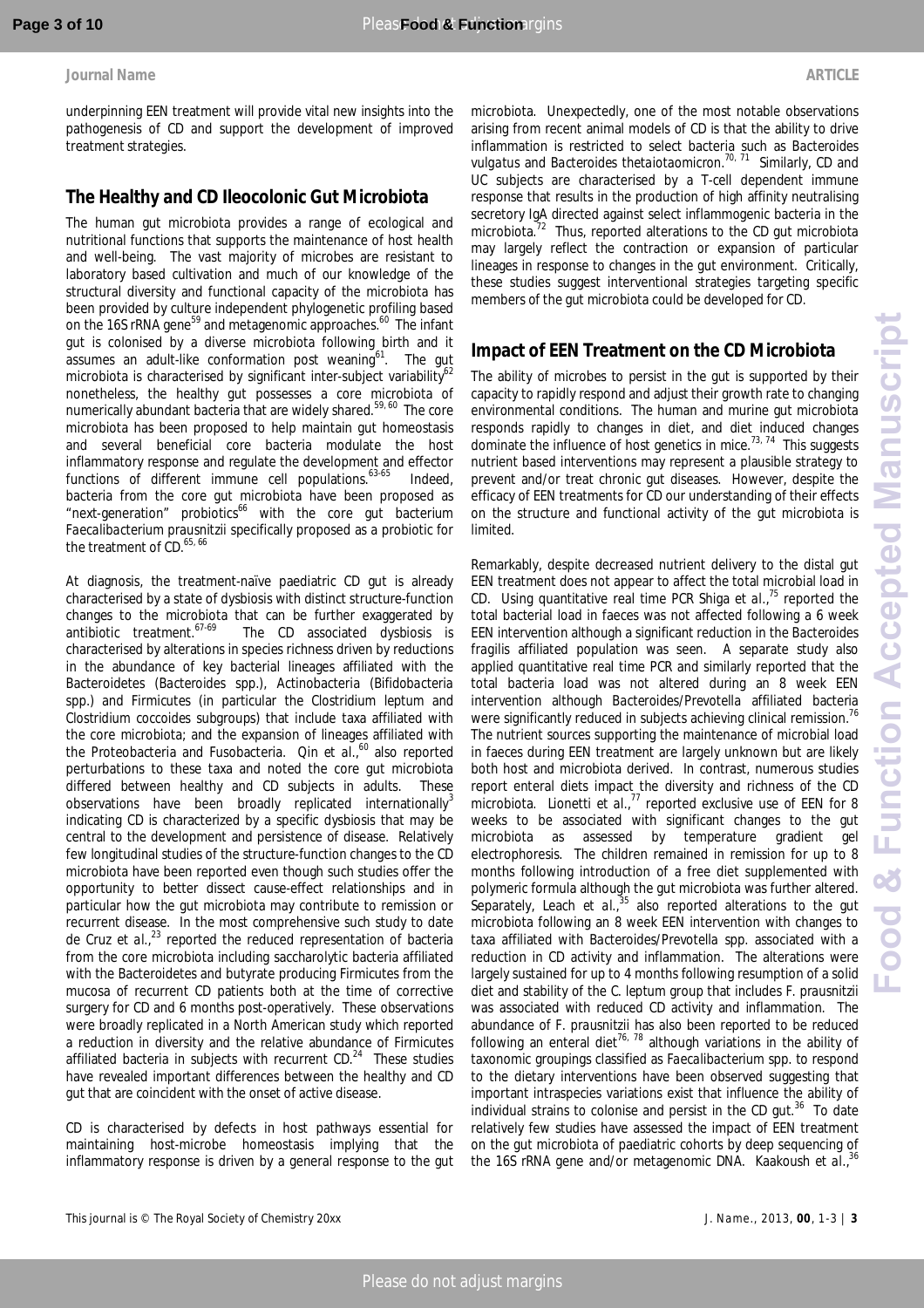### **ARTICLE Journal Name**

reported EEN treatment induced remission in 80% of new-onset CD subjects and this was associated with a significant decrease in microbial diversity. Relapse was associated with an increase in diversity and the abundance of specific Firmicutes affiliated lineages as revealed by both 16S rRNA profiling and targeted metagenomic analyses. Quince *et al*., <sup>79</sup> reported EEN treatment achieved a remission rate of 62% in CD subjects and noted a significant reduction in microbial diversity that was largely reversed following resumption of a habitual diet. Interestingly, EEN treatment further increased the state of dysbiosis with a reduction of bacterial taxa both positively and negatively associated with faecal calprotectin. Similarly, Lewis *et al*., reported EEN treatment achieved a remission rate of 45% and this was associated with an initial increase in dysbiosis that was largely reversed in responders but not nonresponders following the 8 week intervention.<sup>80</sup> Together these observations imply that EEN treatments may mediate their effects at least partly by affecting the structure-function activity of the microbiota and suggest the efficacy of EEN treatments could be further improved by selectively promoting the growth of beneficial gut bacteria.

Our understanding of the impact of EEN treatment on the gut microbiota has also been informed by animal models of CD. In one of the more insightful studies Kajiura *et al.*,<sup>81</sup> reported that an elemental diet significantly suppressed inflammation in an IL-10 deficient cell transfer mouse model of colitis and this was associated with a decrease in the abundance of *Lactobacillus* spp. and an increase in *Enterococcus* spp. *Lactobacillus* sp. and to a much lesser extent *Enterococcus* sp. isolates were subsequently shown to induce TNF $\alpha$  and IL-6 production using a RAW macrophage cell line. A similar study using T-cell receptor  $\alpha$ -chain deficient mice that develop colitis revealed that an elemental diet prevented the onset of disease by specifically reducing the abundance of the pathobiont *B. vulgatus*. 82 Separately, when IL-10 deficient mice inoculated with *Helicobacter trogontum* to induce colitis were provided EEN, the pathogen load in colonic tissue was reduced, and there was also a restoration of barrier function and normalised inflammatory response.<sup>83</sup>

Several studies have also revealed that nature of the dietary composition can also impact disease course. Intriguingly, the monotonous nature of EEN treatments may also contribute to their efficacy as mice fed a varied diet were characterised by a reduction in microbial diversity and were more susceptible to DSS induced colitis in comparison to mice fed a monotonous diet.<sup>84</sup> It must however be noted that the monotonous diets examined as part of this study were standard rodent diets likely to directly impact the ileal and colonic environments. Wagner *et al*., <sup>85</sup> used TNFΔARE/WT mice and identified gluten as the key factor driving inflammation by a T-cell independent mechanism. Here, dietary gluten most likely undermined gut barrier function and experimental diets conferred protection against the onset of ileitis in an age dependent manner. Finally, the effectiveness of dietary interventions in a murine model of ileocolitis was shown to be host genotype dependent $86$  and this may partly explain the approximately 20% of CD subjects that do not respond to the current EEN based interventions.

It must be noted that much of our understanding of the gut microbiota is based on the characterisation of faeces however the mucosal microbiota is known to differ<sup>87, 88</sup> and is characterised by a distinct biogeography that may be relevant for disease.<sup>89-91</sup> EEN treatment has been proposed to impair the ability of pathogens to

adhere to the epithelium<sup>92</sup> and analysis of its impact on the load and structure-function activity of the microbiota associated with inflamed and non-inflamed tissues could provide new insights into disease. We contend that a well-developed animal model of CD could provide new knowledge and understanding of the therapeutic efficacy of EEN treatments. Ideally, such an animal model should possess genetic susceptibilities relevant to CD and disease course should be dependent on known microbes from the autochthonous gut microbiota. Critically, the model should be responsive to EEN based interventions. Together this would facilitate a more mechanistic dissection of the impact of EEN treatment on the host and the gut microbiota during active disease and remission.

### **Impact of EEN Treatments on the Host**

In addition to its effects on the gut microbiota EEN treatments are also broadly considered to have two distinct but interrelated effects on the gut – the restoration of gut barrier function and subsequent mucosal healing, and the normalisation of the CD inflammatory response. CD subjects are characterised by defects in gut barrier function that result in increased permeability and potential antigenic stimulation by lumen derived substances. In addition to host genetic factors it is now recognised that environmental factors also play a key role in undermining effective gut barrier function. For instance healthy first degree relatives of CD subjects exhibit increased permeability and subclinical inflammation but of particular interest are the observations that the spouses of CD subject's exhibit increased gut permeability implying that shared environmental factors also play a key role. $93$ , These environmental factors remain to be identified but they could include a shared diet and a sharing of the microbiota through cohabitation.<sup>95, 96</sup> While the mechanism underpinning mucosal healing by EEN remains to be fully determined Nahidi *et al.*,<sup>97</sup> demonstrated that a polymeric formula was as effective as the TNF $\alpha$  inhibitor infliximab and superior to hydrocortisone in maintaining gut barrier function in  $TNF\alpha$  treated Caco-2 monolayers. This was mediated in part by maintaining tight junction integrity, as measured by transepithelial electrical resistance and the distribution of tight junction proteins.

Enteral nutrition also exerts anti-inflammatory effects and Guihot *et al*., <sup>98</sup> demonstrated that the gut-associated lymphoid tissue (GALT) of rats fed enteral diets was modified irrespective of the dietary form of the nitrogen. In particular there was a marked reduction in the number of intraepithelial lymphocytes and the expression of the major histocompatibility class II complex in epithelial cells that correlated with a reduction in the number of gastric *Lactobacillus* spp. A separate series of studies by Faria and colleagues<sup>99, 100</sup> revealed that conventionalised mice fed an elemental diet from weaning were characterised by a poorly developed GALT similar to that observed in germ or antigen free mice. Low levels of secretory IgA (sIgA) were reported suggesting the elemental diet resulted in a reduction in antigenic load that mitigated the influx and/or proliferation of immune cells in the gut. The elemental diets also resulted in a systemic effect with a reduction in levels of circulating IgA and IgG. The introduction of a casein containing diet to adult mice fed an elemental diet restored secretory IgA production and serum immunoglobulin levels.<sup>101</sup> While the authors suggested these differences were driven directly by the nature of the protein source a major criticism of these studies is that they did not examine the impact of the different diets on the structure-function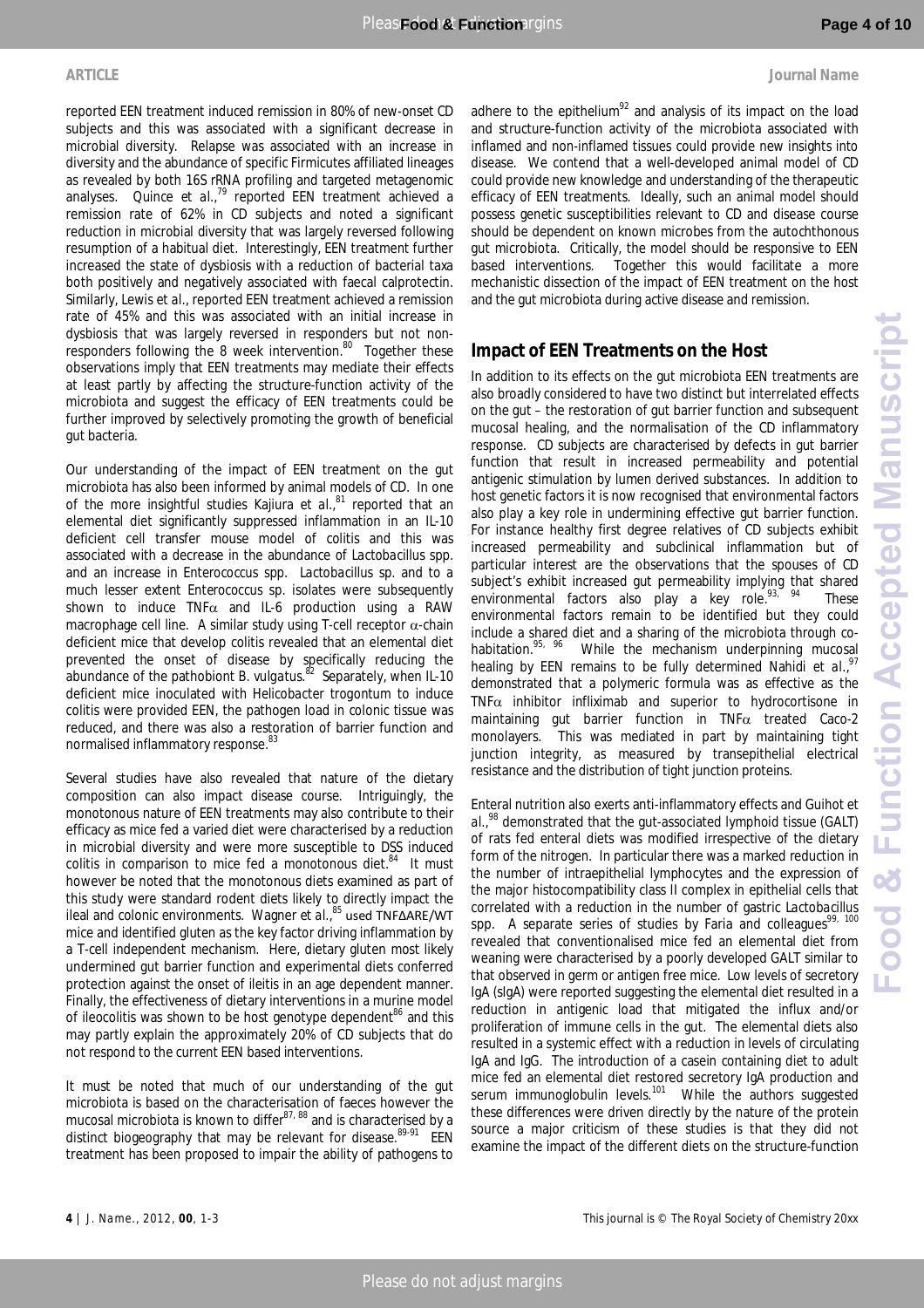### **Journal Name ARTICLE**

activity of the microbiota. Nonetheless, these studies suggest enteral diets can exert a profound impact on the GALT with possible implications for CD.

Separately, CD subjects treated with an elemental diet for 4 weeks demonstrated a reduction in production of pro-inflammatory cytokines and normalisation in the IL-1ra/IL-1 ratio which correlated with mucosal healing.<sup>102</sup> The ex vivo exposure of CD ileal and colonic biopsies to enteral diets induced an anti-inflammatory effect irrespective of whether the diets were elemental or polymeric, although this effect was not observed using biopsies from healthy or ulcerative colitis subjects. 103 Further *in vitro* experiments using a colonic HT-29 cell line revealed a TNF $\alpha$  induced inflammatory response could be ameliorated by a polymeric formula and this effect was mediated through specific modulation of the NF-ĸB signalling pathway.<sup>104, 105</sup> Interestingly, the production of IL-8 from a TNF $\alpha$  stimulated HT-29 cell line can be suppressed in a dose dependent manner by glutamine, arginine and vitamin  $D_3$ .  $^{106}$ Here, glutamine and arginine enhance production of the antiinflammatory molecule nitric oxide and suppress activation of NF- B and p38 mitogen-activated protein kinase by blocking phosphorylation within the respective signalling pathways. For instance, both glutamine and arginine directly inhibit  $\kappa$  activity and as expected this effect is further enhanced by curcumin – a known inhibitor of l $\kappa\kappa^{107}$ . Based on these observations Alhagamhmad *et al.*,<sup>108</sup> subsequently demonstrated that the antiinflammatory effects of a standard polymeric formula (Osmolite) was enhanced in a dextran sodium sulfate model of murine colitis following supplementation with glutamine, arginine and curcumin. While promising we believe these observations should be interpreted cautiously as it is unlikely the impacts of EEN treatment are mediated through a direct effect in the ileum and colon due to the highly absorbable nature of the formulae.

### **Towards an Integrated Mechanism of Action for EEN treatment**

Surprisingly, and despite its efficacy, we know relatively little about the precise mechanisms of action of EEN treatment. EEN treatment is unlikely to act by directly affecting host tissues in the ileum and colon and instead we propose that it exerts its therapeutic effects by independently modulating several key factors underpinning inflammation in CD. First, it is notable that EEN treatment does not significantly impact the microbial load in faeces although the structure of the microbiota is significantly altered. Second, we anticipate the functional activity of the microbiota is changed in response to the reduction in nutrient load and the production of short chained fatty acids at least is known to be affected by EEN treatment.<sup>109</sup> This may restrict the growth and activity of inflammogenic bacteria and together with the limited dietary content this likely reduces the extent of antigenic stimulation. Third, EEN nutrients are unlikely to directly affect ileal or colonic tissues due to the highly absorbable nature of the formulae. The amino acid requirements of enterocytes are primarily provided for by first pass catabolism of lumen supplied dietary amino acids and with the exception of glutamine it has been suggested that enterocytes are limited in their ability to utilise arterial supplied amino acids.<sup>110, 111</sup> This suggests that predominantly basolaterally supplied amino acids may not fully support the nutritional requirements of the mucosa raising the intriguing proposition that ileal enterocytes may experience nutrient stress during EEN

### treatment. Amino acid limitation and other nutrient stress inhibit the serine/threonine kinase mTOR resulting in the activation of autophagy.<sup>112, 113</sup> We hypothesise that EEN treatment induces autophagy and alleviates intracellular stress and inflammation by augmenting clearance of intracellular bacteria and other damaged or non-essential cellular components. In support of this hypothesis the induction of autophagy by nutrient starvation or mTOR inhibition reduces the intracellular survival of adherent invasive *E. coli* and IL-8 production in neutrophils<sup>114</sup> and a small molecule enhancer of autophagy improves bacterial clearance in HeLa cells and suppress IL-1B secretion in macrophages bearing the CD associated ATG16L1 T300A risk allele.<sup>115</sup> Inhibition of mTOR by celastrol or everolimus also ameliorates colitis in IL-10 deficient mice with the former and presumably the latter exerting their effect by up-regulating autophagy.<sup>116, 117</sup> Furthermore, the mTOR inhibitor rapamycin is an effective rescue therapy for the management of refractory paediatric CD although the mechanism of action has not yet been determined.<sup>118, 119</sup> Finally, starvation induced autophagy in Caco-2 cells reduces paracellular permeability

by enhancing the tight junction barrier.<sup>120</sup> Thus, in addition to reversing the effects of malnutrition affected with gut function the period of "bowel rest" afforded by enteral feeding may further support mucosal healing by limiting the growth and functional activity of potentially antagonistic microbes while simultaneously inducing autophagy to repair damaged host cells (Figure 2).



Figure 2A. CD is underpinned by host genetic susceptibilities, environmental factors, lifestyle choices and the gut microbiota. During active CD the gut is characterised by a compromised gut barrier and a dysbiotic microbiota with inflammogenic bacteria that results in immune activation and chronic inflammation. **B.** Exclusive enteral nutrition (EEN) treatment impacts the structure and most likely the functional activity of the microbiota although it does not affect microbial load. EEN treatment may also alleviate the inflammatory response by suppressing NF-KB, restoring gut barrier function and inducing autophagy to clear intracellular microbes and damaged cellular components.

### **Concluding Remarks and Perspectives**

EEN treatments are safe and their efficacy in inducing clinical remission and mucosal healing and supporting ongoing clinical and mucosal remission during the treatment of CD is well-established. The mechanism of action has not yet been conclusively determined although this might inform the development of more effective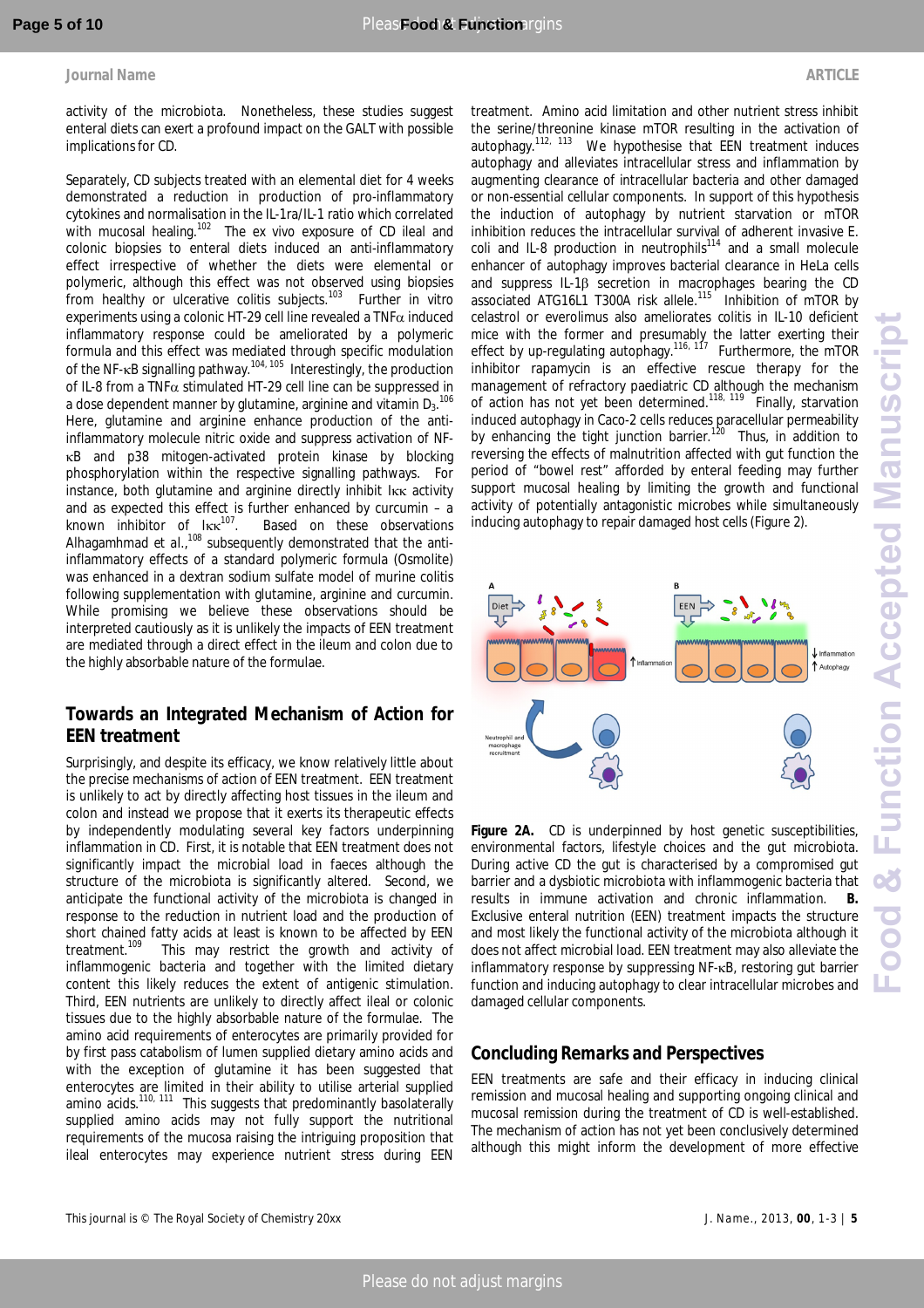therapeutic strategies. This could translate the effectiveness of EEN treatment to adults and the 20% of paediatric CD subjects that do not respond to current dietary interventions. It remains to be discovered whether the effects of EEN are mediated via its action on the gut microbiota and/or on the host. However, based on the available evidence we contend that EEN exerts its principal therapeutic effect by restricting the growth and metabolic activity of the microbiota and enhancing autophagy resulting in a reduced inflammatory response and improved barrier function.

### **Acknowledgements**

The programmatic support provided to the authors by their respective institutions is gratefully acknowledged. The Translational Research Institute is supported by a grant from the Australian Government.

PÓC wrote the manuscript with JB, SK, PL and MM.

The authors declare no competing interest.

### **References**

- 1. N. A. Molodecky, I. S. Soon, D. M. Rabi, W. A. Ghali, M. Ferris, G. Chernoff, E. I. Benchimol, R. Panaccione, S. Ghosh, H. W. Barkema and G. G. Kaplan, *Gastroenterology*, 2012, **142**, 46-54.e42; quiz e30.
- 2. S. C. Ng, *Journal of Gastroenterology and Hepatology*, 2015, **30**, 440-445.
- 3. L. Prideaux, S. Kang, J. Wagner, M. Buckley, J. E. Mahar, P. De Cruz, Z. Wen, L. Chen, B. Xia, D. R. van Langenberg, T. Lockett, S. C. Ng, J. J. Sung, P. Desmond, C. McSweeney, M. Morrison, C. D. Kirkwood and M. A. Kamm, *Inflamm Bowel Dis*, 2013, **19**, 2906-2918.
- 4. D. N. Floyd, S. Langham, H. C. Severac and B. G. Levesque, *Dig. Dis. Sci.*, 2015, **60**, 299-312.
- 5. *The economic costs of Crohn's disease and ulcerative colitis*, Access Economics Pty Limited, 2007.
- 6. R. T. Lewis and D. J. Maron, *Gastroenterology & hepatology*, 2010, **6**, 587-596.
- 7. A. Sonnenberg, *Inflamm Bowel Dis*, 2010, **16**, 452-457.
- 8. F. Magro, C. Langner, A. Driessen, A. Ensari, K. Geboes, G. J. Mantzaris, V. Villanacci, G. Becheanu, P. B. Nunes, G. Cathomas, W. Fries, A. Jouret-Mourin, C. Mescoli, G. de Petris, C. A. Rubio, N. A. Shepherd, M. Vieth and R. Eliakim, *Journal of Crohn's and Colitis*, 2013, **7**, 827-851.
- 9. J. Cosnes, C. Gower-Rousseau, P. Seksik and A. Cortot, *Gastroenterology*, 2011, **140**, 1785-1794.
- 10. J. Kelsen and R. N. Baldassano, *Inflammatory Bowel Diseases*, 2008, **14**, S9-S11.
- 11. M. Aloi, P. Lionetti, A. Barabino, G. Guariso, S. Costa, M. Fontana, C. Romano, G. Lombardi, E. Miele, P. Alvisi, P. Diaferia, M. Baldi, V. Romagnoli, M. Gasparetto, M. Di Paola, M. Muraca, S. Pellegrino, S. Cucchiara and S. Martelossi, *Inflamm Bowel Dis*, 2014, **20**, 597-605.
- 12. J. M. Polito, 2nd, B. Childs, E. D. Mellits, A. Z. Tokayer, M. L. Harris and T. M. Bayless, *Gastroenterology*, 1996, **111**, 580-586.
- 13. L. Jostins, S. Ripke, R. K. Weersma, R. H. Duerr, D. P. McGovern, K. Y. Hui, J. C. Lee, L. Philip Schumm, Y. Sharma, C. A. Anderson, J. Essers, M. Mitrovic, K. Ning, I.

### **ARTICLE Journal Name**

Cleynen, E. Theatre, S. L. Spain, S. Raychaudhuri, P. Goyette, Z. Wei, C. Abraham, J.-P. Achkar, T. Ahmad, L. Amininejad, A. N. Ananthakrishnan, V. Andersen, J. M. Andrews, L. Baidoo, T. Balschun, P. A. Bampton, A. Bitton, G. Boucher, S. Brand, C. Buning, A. Cohain, S. Cichon, M. D/'Amato, D. De Jong, K. L. Devaney, M. Dubinsky, C. Edwards, D. Ellinghaus, L. R. Ferguson, D. Franchimont, K. Fransen, R. Gearry, M. Georges, C. Gieger, J. Glas, T. Haritunians, A. Hart, C. Hawkey, M. Hedl, X. Hu, T. H. Karlsen, L. Kupcinskas, S. Kugathasan, A. Latiano, D. Laukens, I. C. Lawrance, C. W. Lees, E. Louis, G. Mahy, J. Mansfield, A. R. Morgan, C. Mowat, W. Newman, O. Palmieri, C. Y. Ponsioen, U. Potocnik, N. J. Prescott, M. Regueiro, J. I. Rotter, R. K. Russell, J. D. Sanderson, M. Sans, J. Satsangi, S. Schreiber, L. A. Simms, J. Sventoraityte, S. R. Targan, K. D. Taylor, M. Tremelling, H. W. Verspaget, M. De Vos, C. Wijmenga, D. C. Wilson, J. Winkelmann, R. J. Xavier, S. Zeissig, B. Zhang, C. K. Zhang, H. Zhao, M. S. Silverberg, V. Annese, H. Hakonarson, S. R. Brant, G. Radford-Smith, C. G. Mathew, J. D. Rioux, E. E. Schadt, M. J. Daly, A. Franke, M. Parkes, S. Vermeire, J. C. Barrett and J. H. Cho, *Nature*, 2012, **491**, 119-124.

- 14. D. P. B. McGovern, A. Gardet, L. Torkvist, P. Goyette, J. Essers, K. D. Taylor, B. M. Neale, R. T. H. Ong, C. Lagace, C. Li, T. Green, C. R. Stevens, C. Beauchamp, P. R. Fleshner, M. Carlson, M. D'Amato, J. Halfvarson, M. L. Hibberd, M. Lordal, L. Padyukov, A. Andriulli, E. Colombo, A. Latiano, O. Palmieri, E.-J. Bernard, C. Deslandres, D. W. Hommes, D. J. de Jong, P. C. Stokkers, R. K. Weersma, Y. Sharma, M. S. Silverberg, J. H. Cho, J. Wu, K. Roeder, S. R. Brant, L. P. Schumm, R. H. Duerr, M. C. Dubinsky, N. L. Glazer, T. Haritunians, A. Ippoliti, G. Y. Melmed, D. S. Siscovick, E. A. Vasiliauskas, S. R. Targan, V. Annese, C. Wijmenga, S. Pettersson, J. I. Rotter, R. J. Xavier, M. J. Daly, J. D. Rioux and M. Seielstad, *Nat Genet*, 2010, **42**, 332-337.
- 15. A. N. Ananthakrishnan, H. Huang, D. D. Nguyen, J. Sauk, V. Yajnik and R. J. Xavier, *The American journal of gastroenterology*, 2014, **109**, 395-400.
- 16. R. B. Gearry, R. L. Roberts, M. J. Burt, C. M. Frampton, B. A. Chapman, J. A. Collett, P. Shirley, M. D. Allington, M. A. Kennedy and M. L. Barclay, *Inflamm Bowel Dis*, 2007, **13**, 1220-1227.
- 17. L. Hrncirova, J. Krejsek, I. Splichal and T. Hrncir, *Acta medica*, 2014, **57**, 89-96.
- 18. A. N. Dam, A. M. Berg and F. A. Farraye, *Gastroenterology & hepatology*, 2013, **9**, 711-717.
- 19. A. M. Berg, A. N. Dam and F. A. Farraye, *Gastroenterology & hepatology*, 2013, **9**, 803-810.
- 20. A. K. Benson, S. A. Kelly, R. Legge, F. Ma, S. J. Low, J. Kim, M. Zhang, P. L. Oh, D. Nehrenberg, K. Hua, S. D. Kachman, E. N. Moriyama, J. Walter, D. A. Peterson and D. Pomp, *Proc Natl Acad Sci U S A*, 2010, **107**, 18933-18938.
- 21. A. M. McKnite, M. E. Perez-Munoz, L. Lu, E. G. Williams, S. Brewer, P. A. Andreux, J. W. Bastiaansen, X. Wang, S. D. Kachman, J. Auwerx, R. W. Williams, A. K. Benson, D. A. Peterson and D. C. Ciobanu, *PLoS One*, 2012, **7**, e39191.
- 22. M. Schaubeck, T. Clavel, J. Calasan, I. Lagkouvardos, S. B. Haange, N. Jehmlich, M. Basic, A. Dupont, M. Hornef, M. V. Bergen, A. Bleich and D. Haller, *Gut*, 2015, DOI: 10.1136/gutjnl-2015-309333.
- 23. P. De Cruz, S. Kang, J. Wagner, M. Buckley, W. H. Sim, L. Prideaux, T. Lockett, C. McSweeney, M. Morrison, C. D.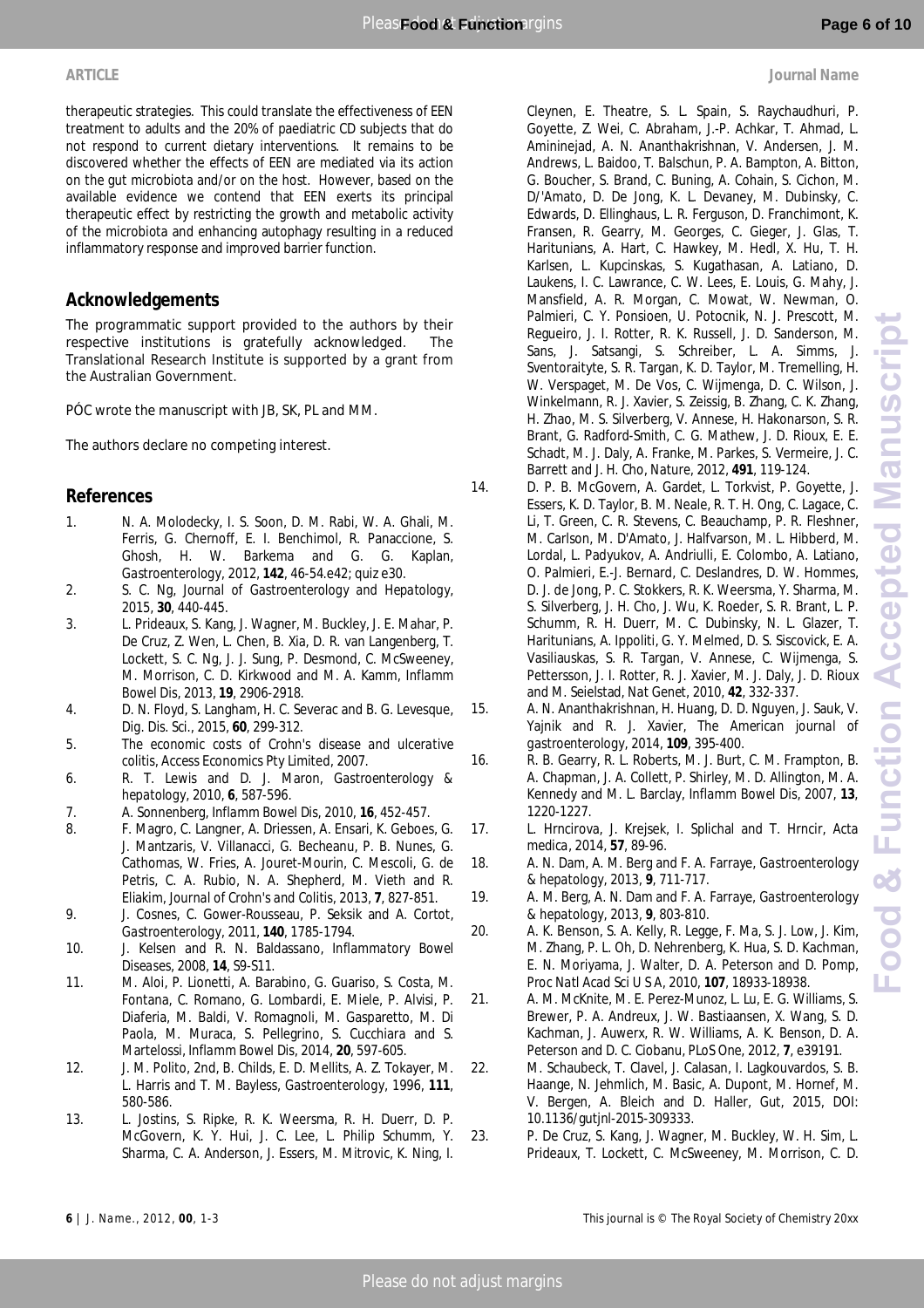**Food & Function Accepted Manuscript**

**Function Acce** 

VIENDU

pated

Kirkwood and M. A. Kamm, *Journal of Gastroenterology and Hepatology*, 2015, **30**, 268-278.

- 24. N. Dey, D. A. Soergel, S. Repo and S. E. Brenner, *BMC gastroenterology*, 2013, **13**, 131.
- 25. R. B. Sartor, *Gastroenterology*, 2008, **134**, 577-594.
- 26. D. L. Suskind, M. J. Brittnacher, G. Wahbeh, M. L. Shaffer, H. S. Hayden, X. Qin, N. Singh, C. J. Damman, K. R. Hager, H. Nielson and S. I. Miller, *Inflamm Bowel Dis*, 2015, **21**,
- 556-563. 27. C. F. Donnellan, L. H. Yann and S. Lal, *Therapeutic advances in gastroenterology*, 2013, **6**, 231-242.
- 28. T. Mushtaq and S. Ahmed, *Arch. Dis. Child.*, 2002, **87**, 93- 96.
- 29. M. K. Vihinen, K. L. Kolho, M. Ashorn, M. Verkasalo and T. Raivio, *European journal of endocrinology / European Federation of Endocrine Societies*, 2008, **159**, 693-698.
- 30. C. Papi, F. Fasci-Spurio, F. Rogai, A. Settesoldi, G. Margagnoni and V. Annese, *Digestive and liver disease : official journal of the Italian Society of Gastroenterology and the Italian Association for the Study of the Liver*, 2013, **45**, 978-985.
- 31. A. Armuzzi, G. Van Assche, W. Reinisch, G. Pineton de Chambrun, A. Griffiths, M. Sladek, J. C. Preiss, M. Lukas and G. D'Haens, *Journal of Crohn's & colitis*, 2012, **6**, 492- 502.
- 32. Z. Grover, R. Muir and P. Lewindon, *J Gastroenterol*, 2014, **49**, 638-645.
- 33. J. Soo, B. A. Malik, J. M. Turner, R. Persad, E. Wine, K. Siminoski and H. Q. Huynh, *Dig. Dis. Sci.*, 2013, **58**, 3584- 3591.
- 34. Y. Luo, J. Yu, H. Zhao, J. Lou, F. Chen, K. Peng and J. Chen, *Gastroenterol Res Pract*, 2015, **2015**, 428354.
- 35. S. T. Leach, H. M. Mitchell, W. R. Eng, L. Zhang and A. S. Day, *Aliment Pharmacol Ther*, 2008, **28**, 724-733.
- 36. N. O. Kaakoush, A. S. Day, S. T. Leach, D. A. Lemberg, S. Nielsen and H. M. Mitchell, *Clinical and Translational Gastroenterology*, 2015, **6**, e71.
- 37. A. S. Day, K. E. Whitten, D. A. Lemberg, C. Clarkson, M. Vitug-Sales, R. Jackson and T. D. Bohane, *Journal of Gastroenterology and Hepatology*, 2006, **21**, 1609-1614.
- 38. K. Gerasimidis, D. Talwar, A. Duncan, P. Moyes, E. Buchanan, K. Hassan, D. O'Reilly, P. McGrogan and C. A. Edwards, *Inflamm Bowel Dis*, 2012, **18**, 1672-1681.
- 39. F. A. Sylvester, *Nestle Nutrition Institute workshop series*, 2014, **79**, 125-130.
- 40. K. Bannerjee, C. Camacho-Hubner, K. Babinska, K. M. Dryhurst, R. Edwards, M. O. Savage, I. R. Sanderson and N. M. Croft, *J Pediatr Gastroenterol Nutr*, 2004, **38**, 270-275.
- 41. E. Buchanan, W. W. Gaunt, T. Cardigan, V. Garrick, P. McGrogan and R. K. Russell, *Aliment Pharmacol Ther*, 2009, **30**, 501-507.
- 42. R. B. Heuschkel, C. C. Menache, J. T. Megerian and A. E. Baird, *J Pediatr Gastroenterol Nutr*, 2000, **31**, 8-15.
- 43. P. Dziechciarz, A. Horvath, R. Shamir and H. Szajewska, *Aliment Pharmacol Ther*, 2007, **26**, 795-806.
- 44. A. S. Day and R. N. Lopez, *World journal of gastroenterology : WJG*, 2015, **21**, 6809-6816.
- 45. Z. Grover and P. Lewindon, *Dig. Dis. Sci.*, 2015, **60**, 3069- 3074.
- 46. O. Borrelli, L. Cordischi, M. Cirulli, M. Paganelli, V. Labalestra, S. Uccini, P. M. Russo and S. Cucchiara, *Clinical gastroenterology and hepatology : the official clinical*

*practice journal of the American Gastroenterological Association*, 2006, **4**, 744-753.

- 47. R. Berni Canani, G. Terrin, O. Borrelli, M. T. Romano, F. Manguso, A. Coruzzo, F. D'Armiento, E. F. Romeo and S. Cucchiara, *Digestive and liver disease : official journal of the Italian Society of Gastroenterology and the Italian Association for the Study of the Liver*, 2006, **38**, 381-387.
- 48. M. Zachos, M. Tondeur and A. M. Griffiths, *The Cochrane database of systematic reviews*, 2007, DOI: 10.1002/14651858.CD000542.pub2, Cd000542.
- 49. A. K. Akobeng and A. G. Thomas, *The Cochrane database of systematic reviews*, 2007, DOI: 10.1002/14651858.CD005984.pub2, Cd005984.
- 50. E. P. Halmos and P. R. Gibson, *Nature reviews. Gastroenterology & hepatology*, 2015, **12**, 133-146.
- 51. C. L. Wall, A. S. Day and R. B. Gearry, *World J Gastroenterol*, 2013, **19**, 7652-7660.
- 52. F. M. Ruemmele, B. Pigneur and H. Garnier-Lengline, *Nestle Nutrition Institute workshop series*, 2014, **79**, 115- 123.
- 53. H. Duncan, E. Buchanan, T. Cardigan, V. Garrick, L. Curtis, P. McGrogan, A. Barclay and R. K. Russell, *BMC gastroenterology*, 2014, **14**, 50-50.
- 54. M. Konno, M. Takahashi, N. Toita, S.-i. Fujiwara and M. Nojima, *Pediatrics International*, 2015, **57**, 276-280.
- 55. D. L. Nguyen, L. B. Palmer, E. T. Nguyen, S. A. McClave, R. G. Martindale and M. L. Bechtold, *Therapeutic advances in gastroenterology*, 2015, **8**, 168-175.
- 56. M. Nakahigashi, T. Yamamoto, R. Sacco, H. Hanai and F. Kobayashi, *International journal of colorectal disease*, 2015, DOI: 10.1007/s00384-015-2348-x.
- 57. T. Yamamoto, M. Nakahigashi, S. Umegae, T. Kitagawa and K. Matsumoto, *Aliment Pharmacol Ther*, 2007, **25**, 67- 72.
- 58. T. Yamamoto, M. Shiraki, M. Nakahigashi, S. Umegae and K. Matsumoto, *International journal of colorectal disease*, 2013, **28**, 335-340.
- 59. J. Tap, S. Mondot, F. Levenez, E. Pelletier, C. Caron, J.-P. Furet, E. Ugarte, R. Muñoz-Tamayo, D. L. E. Paslier, R. Nalin, J. Dore and M. Leclerc, *Environmental Microbiology*, 2009, **11**, 2574-2584.
- 60. J. Qin, R. Li, J. Raes, M. Arumugam, K. S. Burgdorf, C. Manichanh, T. Nielsen, N. Pons, F. Levenez, T. Yamada, D. R. Mende, J. Li, J. Xu, S. Li, D. Li, J. Cao, B. Wang, H. Liang, H. Zheng, Y. Xie, J. Tap, P. Lepage, M. Bertalan, J. M. Batto, T. Hansen, D. Le Paslier, A. Linneberg, H. B. Nielsen, E. Pelletier, P. Renault, T. Sicheritz-Ponten, K. Turner, H. Zhu, C. Yu, S. Li, M. Jian, Y. Zhou, Y. Li, X. Zhang, S. Li, N. Qin, H. Yang, J. Wang, S. Brunak, J. Dore, F. Guarner, K. Kristiansen, O. Pedersen, J. Parkhill, J. Weissenbach, P. Bork, S. D. Ehrlich and J. Wang, *Nature*, 2010, **464**, 59-65.
- 61. F. Bäckhed, J. Roswall, Y. Peng, Q. Feng, H. Jia, P. Kovatcheva-Datchary, Y. Li, Y. Xia, H. Xie, H. Zhong, Muhammad T. Khan, J. Zhang, J. Li, L. Xiao, J. Al-Aama, D. Zhang, Ying S. Lee, D. Kotowska, C. Colding, V. Tremaroli, Y. Yin, S. Bergman, X. Xu, L. Madsen, K. Kristiansen, J. Dahlgren and J. Wang, *Cell host & microbe*, 2015, **17**, 690- 703.
- 62. C. A. Lozupone, J. I. Stombaugh, J. I. Gordon, J. K. Jansson and R. Knight, *Nature*, 2012, **489**, 220-230.
- 63. K. Atarashi, T. Tanoue, K. Oshima, W. Suda, Y. Nagano, H. Nishikawa, S. Fukuda, T. Saito, S. Narushima, K. Hase, S.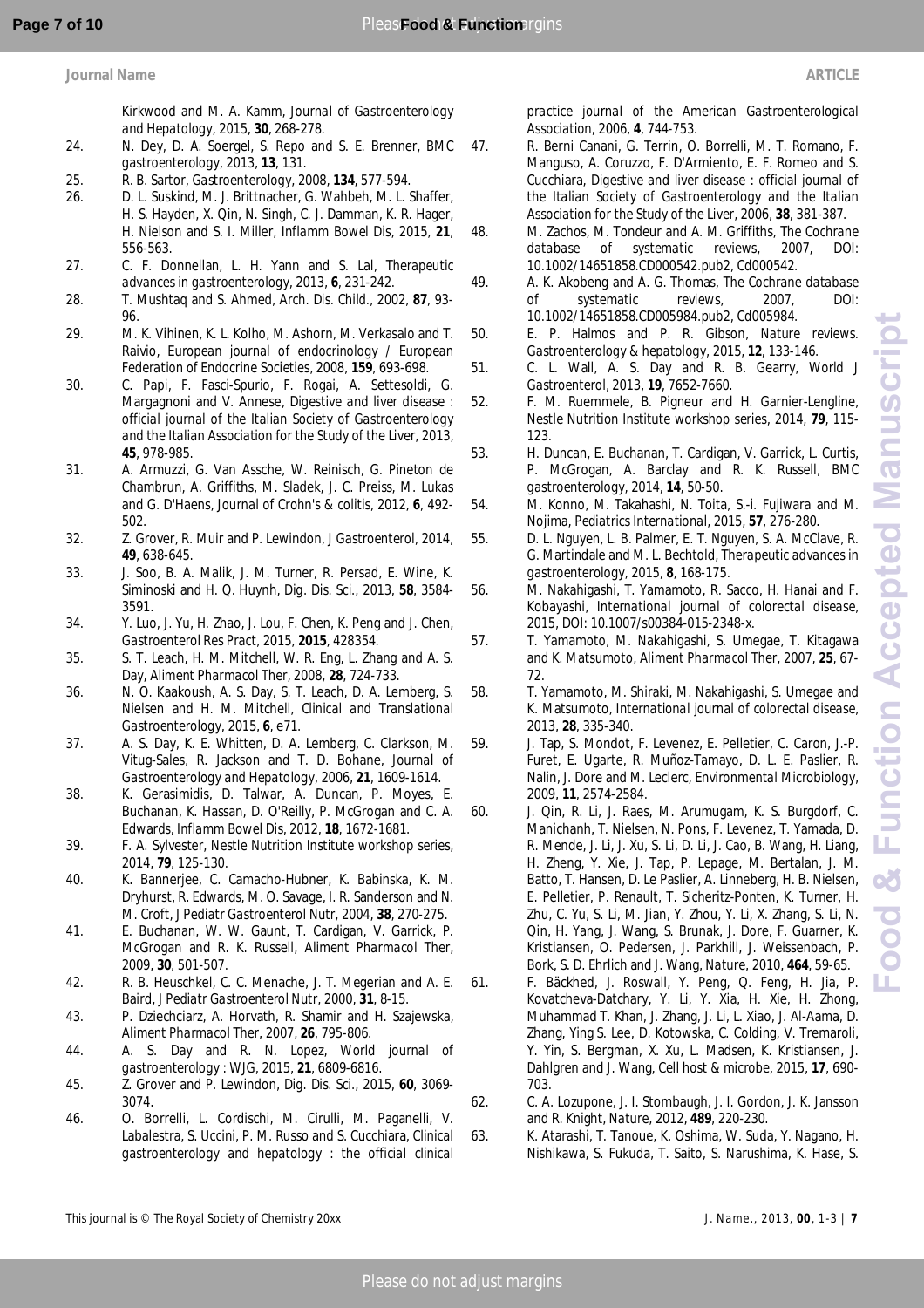Kim, J. V. Fritz, P. Wilmes, S. Ueha, K. Matsushima, H. Ohno, B. Olle, S. Sakaguchi, T. Taniguchi, H. Morita, M. Hattori and K. Honda, *Nature*, 2013, **500**, 232-236.

- 64. G. Sarrabayrouse, C. Bossard, J. M. Chauvin, A. Jarry, G. Meurette, E. Quevrain, C. Bridonneau, L. Preisser, K. Asehnoune, N. Labarriere, F. Altare, H. Sokol and F. Jotereau, *PLoS Biol*, 2014, **12**, e1001833.
- 65. H. Sokol, B. Pigneur, L. Watterlot, O. Lakhdari, L. G. Bermudez-Humaran, J. J. Gratadoux, S. Blugeon, C. Bridonneau, J. P. Furet, G. Corthier, C. Grangette, N. Vasquez, P. Pochart, G. Trugnan, G. Thomas, H. M. Blottiere, J. Dore, P. Marteau, P. Seksik and P. Langella, *Proc Natl Acad Sci U S A*, 2008, **105**, 16731-16736.
- 66. A. Neef and Y. Sanz, *Current opinion in clinical nutrition and metabolic care*, 2013, **16**, 679-687.
- 67. D. Gevers, S. Kugathasan, Lee A. Denson, Y. Vázquez-Baeza, W. Van Treuren, B. Ren, E. Schwager, D. Knights, Se J. Song, M. Yassour, Xochitl C. Morgan, Aleksandar D. Kostic, C. Luo, A. González, D. McDonald, Y. Haberman, T. Walters, S. Baker, J. Rosh, M. Stephens, M. Heyman, J. Markowitz, R. Baldassano, A. Griffiths, F. Sylvester, D. Mack, S. Kim, W. Crandall, J. Hyams, C. Huttenhower, R. Knight and Ramnik J. Xavier, *Cell host & microbe*, 2014, **15**, 382-392.
- 68. F. Wang, J. L. Kaplan, B. D. Gold, M. K. Bhasin, N. L. Ward, R. Kellermayer, B. S. Kirschner, M. B. Heyman, S. E. Dowd, S. B. Cox, H. Dogan, B. Steven, G. D. Ferry, S. A. Cohen, R. N. Baldassano, C. J. Moran, E. A. Garnett, L. Drake, H. H. Otu, L. A. Mirny, T. A. Libermann, H. S. Winter and K. S. Korolev, *Cell Rep*, 2016, **14**, 945-955.
- 69. K. L. Kolho, K. Korpela, T. Jaakkola, M. V. Pichai, E. G. Zoetendal, A. Salonen and W. M. de Vos, *The American journal of gastroenterology*, 2015, **110**, 921-930.
- 70. S. M. Bloom, V. N. Bijanki, G. M. Nava, L. Sun, N. P. Malvin, D. L. Donermeyer, W. M. Dunne, Jr., P. M. Allen and T. S. Stappenbeck, *Cell host & microbe*, 2011, **9**, 390- 403.
- 71. D. Ramanan, Mei S. Tang, R. Bowcutt, P. n. Loke and K. Cadwell, *Immunity*, 2014, **41**, 311-324.
- 72. Noah W. Palm, Marcel R. de Zoete, Thomas W. Cullen, Natasha A. Barry, J. Stefanowski, L. Hao, Patrick H. Degnan, J. Hu, I. Peter, W. Zhang, E. Ruggiero, Judy H. Cho, Andrew L. Goodman and Richard A. Flavell, *Cell*, 2014, **158**, 1000-1010.
- 73. R. N. Carmody, G. K. Gerber, J. M. Luevano, Jr., D. M. Gatti, L. Somes, K. L. Svenson and P. J. Turnbaugh, *Cell host & microbe*, 2015, **17**, 72-84.
- 74. L. A. David, C. F. Maurice, R. N. Carmody, D. B. Gootenberg, J. E. Button, B. E. Wolfe, A. V. Ling, A. S. Devlin, Y. Varma, M. A. Fischbach, S. B. Biddinger, R. J. Dutton and P. J. Turnbaugh, *Nature*, 2014, **505**, 559-563.
- 75. H. Shiga, T. Kajiura, J. Shinozaki, S. Takagi, Y. Kinouchi, S. Takahashi, K. Negoro, K. Endo, Y. Kakuta, M. Suzuki and T. Shimosegawa, *Digestive and Liver Disease*, 2012, **44**, 736- 742.
- 76. K. Gerasimidis, M. Bertz, L. Hanske, J. Junick, O. Biskou, M. Aguilera, V. Garrick, R. K. Russell, M. Blaut, P. McGrogan and C. A. Edwards, *Inflamm Bowel Dis*, 2014, **20**, 861-871.
- 77. P. Lionetti, M. L. Callegari, S. Ferrari, M. C. Cavicchi, E. Pozzi, M. de Martino and L. Morelli, *JPEN. Journal of parenteral and enteral nutrition*, 2005, **29**, S173-175; discussion S175-178, S184-178.
- 78. W. Jia, R. N. Whitehead, L. Griffiths, C. Dawson, R. H. Waring, D. B. Ramsden, J. O. Hunter and J. A. Cole, *Fems Microbiology Letters*, 2010, **310**, 138-144.
- 79. C. Quince, U. Z. Ijaz, N. Loman, A. M. Eren, D. Saulnier, J. Russell, S. J. Haig, S. T. Calus, J. Quick, A. Barclay, M. Bertz, M. Blaut, R. Hansen, P. McGrogan, R. K. Russell, C. A. Edwards and K. Gerasimidis, *The American journal of gastroenterology*, 2015, **110**, 1718-1729.
- 80. James D. Lewis, Eric Z. Chen, Robert N. Baldassano, Anthony R. Otley, Anne M. Griffiths, D. Lee, K. Bittinger, A. Bailey, Elliot S. Friedman, C. Hoffmann, L. Albenberg, R. Sinha, C. Compher, E. Gilroy, L. Nessel, A. Grant, C. Chehoud, H. Li, Gary D. Wu and Frederic D. Bushman, *Cell host & microbe*, 2015, **18**, 489-500.
- 81. T. Kajiura, T. Takeda, S. Sakata, M. Sakamoto, M. Hashimoto, H. Suzuki, M. Suzuki and Y. Benno, *Dig. Dis. Sci.*, 2009, **54**, 1892-1900.
- 82. D. Kishi, I. Takahashi, Y. Kai, H. Tamagawa, H. Iijima, S. Obunai, R. Nezu, T. Ito, H. Matsuda and H. Kiyono, *J Immunol*, 2000, **165**, 5891-5899.
- 83. L. Nahidi, S. T. Leach, H. M. Mitchell, N. O. Kaakoush, D. A. Lemberg, J. S. Munday, K. Huinao and A. S. Day, *BioMed Research International*, 2013, **2013**, 909613.
- 84. D. Nagy-Szakal, S. A. V. Mir, M. C. Ross, N. Tatevian, J. F. Petrosino and R. Kellermayer, *Journal of pediatric gastroenterology and nutrition*, 2013, **56**, 544-550.
- 85. S. J. Wagner, A. Schmidt, M. J. Effenberger, L. Gruber, J. Danier and D. Haller, *Inflamm Bowel Dis*, 2013, **19**, 1285- 1294.
- 86. R. S. Esworthy, D. D. Smith and F.-F. Chu, *International Journal of Inflammation*, 2010, **2010**, 12.
- 87. E. G. Zoetendal, A. von Wright, T. Vilpponen-Salmela, K. Ben-Amor, A. D. Akkermans and W. M. de Vos, *Appl Environ Microbiol*, 2002, **68**, 3401-3407.
- 88. S. J. Ott, M. Musfeldt, K. N. Timmis, J. Hampe, D. F. Wenderoth and S. Schreiber, *Diagn Microbiol Infect Dis*, 2004, **50**, 237-245.
- 89. D. Aguirre de Carcer, P. Ó Cuív, T. Wang, S. Kang, D. Worthley, V. Whitehall, I. Gordon, C. McSweeney, B. Leggett and M. Morrison, *ISME J*, 2011, **5**, 801-809.
- 90. T. Pedron, C. Mulet, C. Dauga, L. Frangeul, C. Chervaux, G. Grompone and P. J. Sansonetti, *MBio*, 2012, **3**.
- 91. T. Obata, Y. Goto, J. Kunisawa, S. Sato, M. Sakamoto, H. Setoyama, T. Matsuki, K. Nonaka, N. Shibata, M. Gohda, Y. Kagiyama, T. Nochi, Y. Yuki, Y. Fukuyama, A. Mukai, S. Shinzaki, K. Fujihashi, C. Sasakawa, H. Iijima, M. Goto, Y. Umesaki, Y. Benno and H. Kiyono, *Proc Natl Acad Sci U S A*, 2010, **107**, 7419-7424.
- 92. J. I. Keenan, E. M. Hooper, P. C. Tyrer and A. S. Day, *Innate immunity*, 2014, **20**, 848-856.
- 93. N. P. Breslin, C. Nash, R. J. Hilsden, N. B. Hershfield, L. M. Price, J. B. Meddings and L. R. Sutherland, *The American journal of gastroenterology*, 2001, **96**, 2934-2938.
- 94. M. Peeters, B. Geypens, D. Claus, H. Nevens, Y. Ghoos, G. Verbeke, F. Baert, S. Vermeire, R. Vlietinck and P. Rutgeerts, *Gastroenterology*, 1997, **113**, 802-807.
- 95. T. Yatsunenko, F. E. Rey, M. J. Manary, I. Trehan, M. G. Dominguez-Bello, M. Contreras, M. Magris, G. Hidalgo, R. N. Baldassano, A. P. Anokhin, A. C. Heath, B. Warner, J. Reeder, J. Kuczynski, J. G. Caporaso, C. A. Lozupone, C. Lauber, J. C. Clemente, D. Knights, R. Knight and J. I. Gordon, *Nature*, 2012, **486**, 222-227.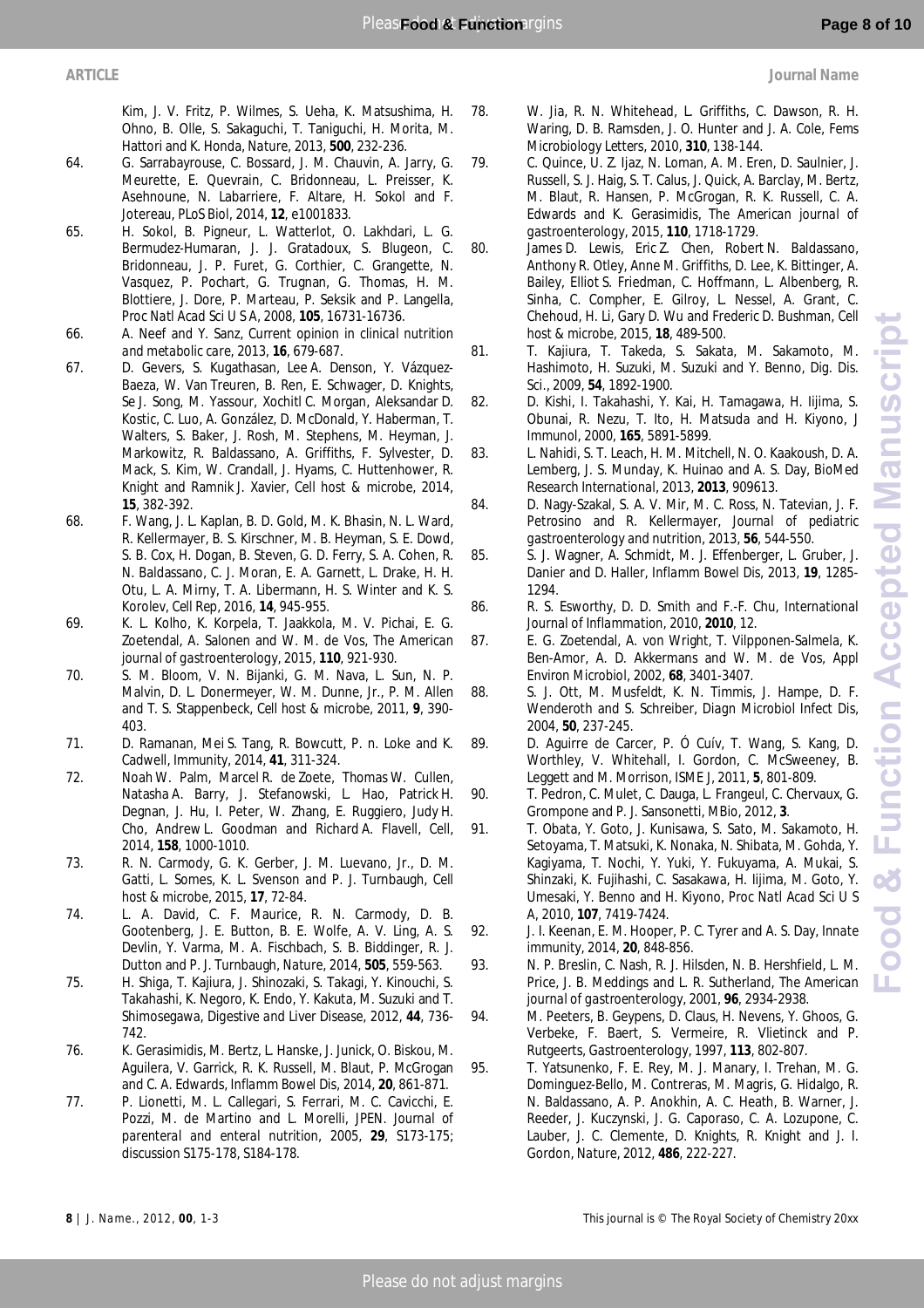**Journal Name ARTICLE**

- 96. S. J. Song, C. Lauber, E. K. Costello, C. A. Lozupone, G. Humphrey, D. Berg-Lyons, J. G. Caporaso, D. Knights, J. C. Clemente, S. Nakielny, J. I. Gordon, N. Fierer and R. Knight, *eLife*, 2013, **2**, e00458.
- 97. L. Nahidi, A. S. Day, D. A. Lemberg and S. T. Leach, *J Gastroenterol*, 2012, **47**, 107-117.
- 98. G. Guihot, V. Merle, M. Leborgne, G. Pivert, O. Corriol, N. Brousse, C. Ricour and V. Colomb, *J Pediatr Gastroenterol Nutr*, 1997, **24**, 153-161.
- 99. J. S. Menezes, M. C. Andrade, B. Senra, V. S. Rodrigues, N. M. Vaz and A. M. C. Faria, *Clin. Nutr.*, 2006, **25**, 643-652.
- 100. J. S. Menezes, D. S. Mucida, D. C. Cara, J. I. Alvarez-Leite, M. Russo, N. M. Vaz and A. M. de Faria, *Int. Immunol.*, 2003, **15**, 447-455.
- 101. J. F. Amaral, D. A. Foschetti, F. A. Assis, J. S. Menezes, N. M. Vaz and A. M. Faria, *Braz. J. Med. Biol. Res.*, 2006, **39**, 1581-1586.
- 102. T. Yamamoto, M. Nakahigashi, S. Umegae, T. Kitagawa and K. Matsumoto, *Inflamm Bowel Dis*, 2005, **11**, 580-588.
- 103. D. Meister, J. Bode, A. Shand and S. Ghosh, *Digestive and liver disease : official journal of the Italian Society of Gastroenterology and the Italian Association for the Study of the Liver*, 2002, **34**, 430-438.
- 104. L. Nahidi, S. M. Corley, M. R. Wilkins, J. Wei, M. Alhagamhmad, A. S. Day, D. A. Lemberg and S. T. Leach, *Genes & Nutrition*, 2015, **10**, 29.
- 105. N. S. de Jong, S. T. Leach and A. S. Day, *Dig. Dis. Sci.*, 2007, **52**, 2029-2036.
- 106. M. H. Alhagamhmad, A. S. Day, D. A. Lemberg and S. T. Leach, *JPEN. Journal of parenteral and enteral nutrition*, 2016, DOI: 10.1177/0148607115625627.
- 107. V. M. Duarte, E. Han, M. S. Veena, A. Salvado, J. D. Suh, L.- J. Liang, K. F. Faull, E. S. Srivatsan and M. B. Wang, *Mol. Cancer Ther.*, 2010, **9**, 2665-2675.
- 108. M. H. Alhagamhmad, D. A. Lemberg, A. S. Day, L. Z. Tan, C. Y. Ooi, U. Krishnan, N. Gupta, J. S. Munday and S. T. Leach, *Clin. Nutr.*, 2016, DOI: 10.1016/j.clnu.2016.01.010.
- 109. B. Tjellstrom, L. Hogberg, L. Stenhammar, K. E. Magnusson, T. Midtvedt, E. Norin and T. Sundqvist, *Scand J Gastroenterol*, 2012, **47**, 1454-1459.
- 110. G. Wu, *Journal of animal science and biotechnology*, 2014, **5**, 34.
- 111. H. G. Windmueller and A. E. Spaeth, *J Biol Chem*, 1974, **249**, 5070-5079.
- 112. R. Chen, Y. Zou, D. Mao, D. Sun, G. Gao, J. Shi, X. Liu, C. Zhu, M. Yang, W. Ye, Q. Hao, R. Li and L. Yu, *J. Cell Biol.*, 2014, **206**, 173-182.
- 113. R. Marion-Letellier, M. Raman, G. Savoye, P. Dechelotte and S. Ghosh, *Inflamm Bowel Dis*, 2013, **19**, 205-212.
- 114. A. Chargui, A. Cesaro, S. Mimouna, M. Fareh, P. Brest, P. Naquet, A. Darfeuille-Michaud, X. Hébuterne, B. Mograbi, V. Vouret-Craviari and P. Hofman, *PLoS ONE*, 2012, **7**, e51727.
- 115. S. Y. Kuo, A. B. Castoreno, L. N. Aldrich, K. G. Lassen, G. Goel, V. Dancik, P. Kuballa, I. Latorre, K. L. Conway, S. Sarkar, D. Maetzel, R. Jaenisch, P. A. Clemons, S. L. Schreiber, A. F. Shamji and R. J. Xavier, *Proc Natl Acad Sci U S A*, 2015, **112**, E4281-4287.
- 116. J. Zhao, Y. Sun, P. Shi, J. N. Dong, L. G. Zuo, H. G. Wang, J. F. Gong, Y. Li, L. L. Gu, N. Li, J. S. Li and W. M. Zhu, *Int. Immunopharmacol.*, 2015, **26**, 221-228.
- 117. C. Matsuda, T. Ito, J. Song, T. Mizushima, H. Tamagawa, Y. Kai, Y. Hamanaka, M. Inoue, T. Nishida, H. Matsuda and Y. Sawa, *Clin. Exp. Immunol.*, 2007, **148**, 348-359.
- 118. M. Mutalib, O. Borrelli, S. Blackstock, F. Kiparissi, M. Elawad, N. Shah and K. Lindley, *Journal of Crohn's & colitis*, 2014, **8**, 1730-1734.
- 119. D. C. O. Massey, F. Bredin and M. Parkes, *Gut*, 2008, **57**, 1294-1296.
- 120. P. K. Nighot, C.-A. A. Hu and T. Y. Ma, *J. Biol. Chem.*, 2015, **290**, 7234-7246.

This journal is © The Royal Society of Chemistry 20xx *J. Name*., 2013, **00**, 1-3 | **9**